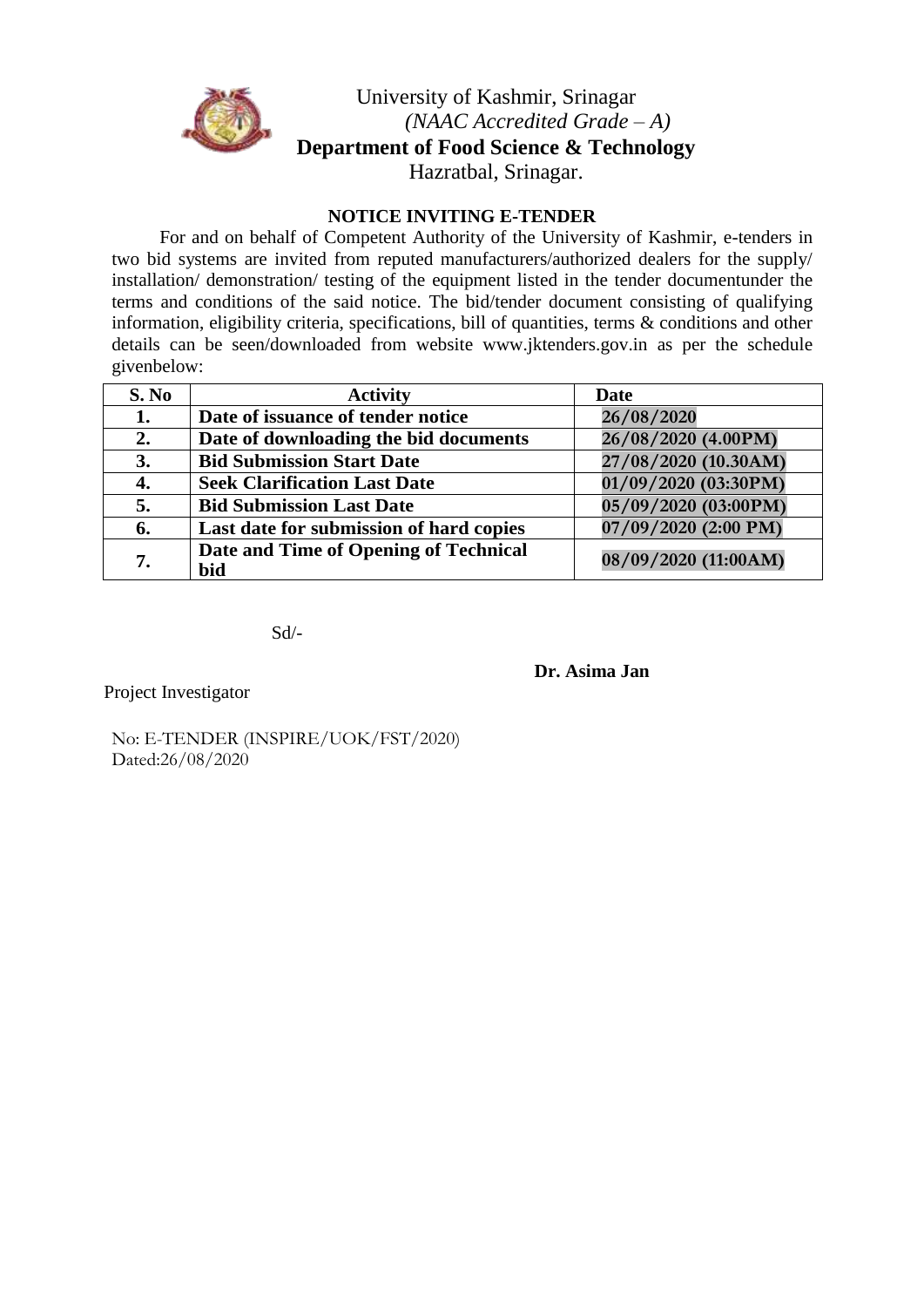### **E-TENDER FOR SUPPLY OF EQUIPMENTS AT DEPARTMENT OF FOOD SCIENCE AND TECHONOLOGY, UNIVERSITY OF KASHMIR**

#### **E-TENDER ENQUIRY NO: E-TENDER (INSPIRE/UOK/FST/2020)DATED 26thAugust, 2020**

This bid aims for purchase of various equipment for the project entitled **"ßglucan nanoparticles- its nutraceutical potential and utilization as bioactive nanocarrier for development of functional foods"**funded byDepartment of Science and Technology, Government of India.Therefore, for and on behalf of University of Kashmir, Srinagar, Principle Investigator of the project invites e-tenders through [www.jktenders.gov.in](http://www.jktenders.gov.in/) from eligible providers **for supply ofmentioned equipments".** Bidders are requested to quote their best possible prices with special discount.

1. The address and contact numbers for sending bids or seeking clarifications regarding this etender are givenbelow:

- a) Bids/queries to be addressed to: **Project Investigator, Department of Food Science and Technology, University of Kashmir, Hazratbal, Srinagar-190006**
- b) Name/designation of the contact personnel: **Dr. Asima Jan**
- c) E-mail ID's of contact personnel: Shahasima.au2@gmail.com
- d) SCHEDULE OF VARIOUSACTIVITIES:

| S. No | <b>Activity</b>                                     | Date                   |
|-------|-----------------------------------------------------|------------------------|
| 1.    | Date of issuance of tender notice                   | 26/08/2020             |
| 2.    | Date of downloading the bid documents               | 26/08/2020 (4.00PM)    |
| 3.    | <b>Bid Submission Start Date</b>                    | 27/08/2020 (10.30AM)   |
| 4.    | <b>Seek Clarification Last Date</b>                 | 01/09/2020 (03:30PM)   |
| 5.    | <b>Bid Submission Last Date</b>                     | 05/09/2020 (03:00PM)   |
| 6.    | Last date for submission of hard copies             | $07/09/2020$ (2:00 PM) |
| 7.    | Date and Time of Opening of Technical<br><b>Bid</b> | 08/09/2020 (11:00AM)   |

2. This tender is divided into five Parts asfollows:

Part I. Contains general information and instructions for the bidders about the etender.

Part II. Contains Technical specifications of the items

Part III. Contains terms and conditions of the contract with thesupplier.

Part IV. Contains special conditions applicable to this tender which will form part of the contract with the successfulbidder.

Part V. Contains evaluation criteria and format forPrice

3. Buyerreservestherighttowithdrawthe tender, should it become necessary at any stage.

4. Prospective bidder may download the tender paper from the website [\(www.jktenders.gov.in\)](http://www.jktenders.gov.in/) and submit the bid in the institute on its due date.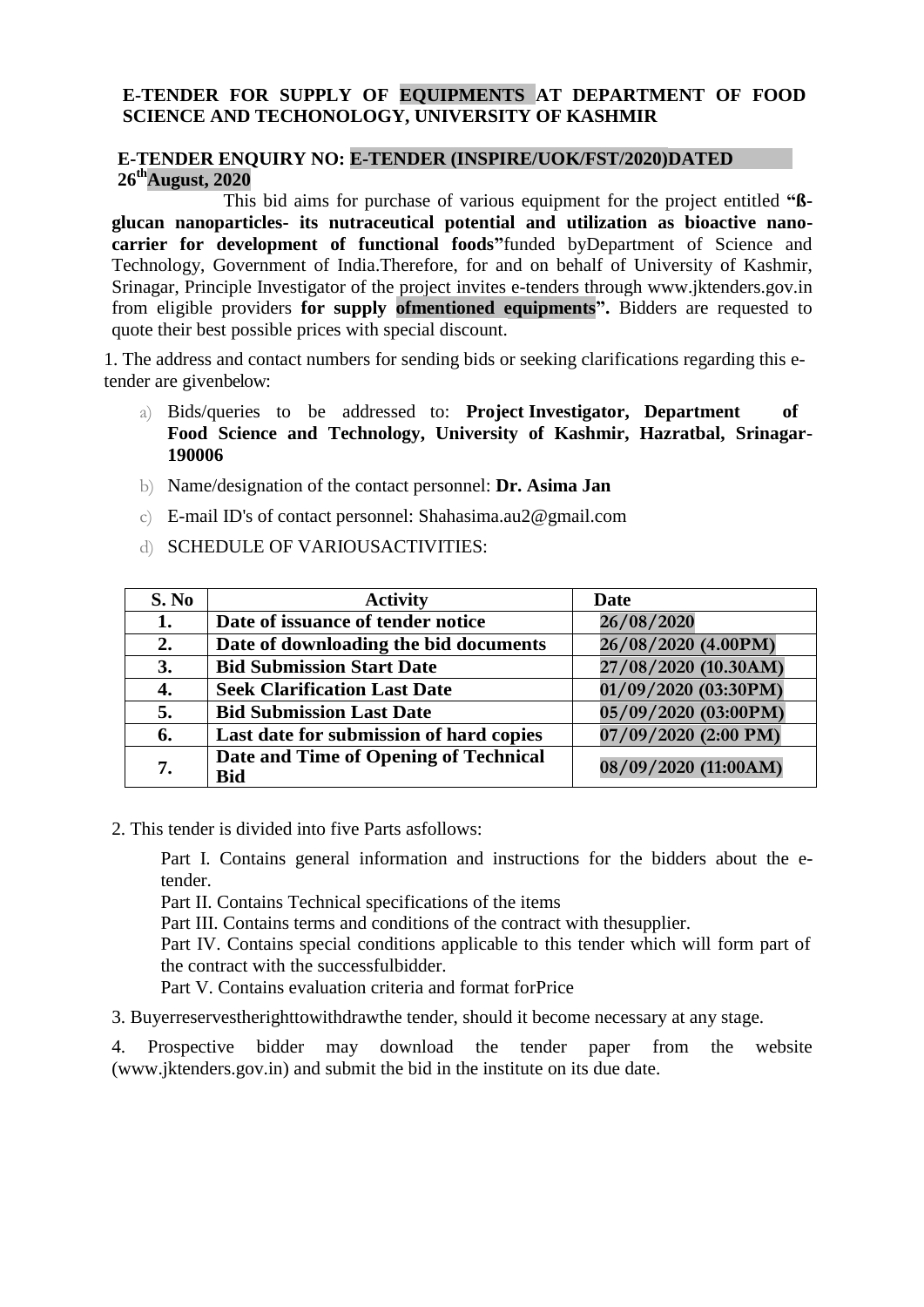### **Part I: General Information**

**1. Submission of Bids:** The Technical Bid of the Tender should be submitted in a sealed cover super scribing the wordings ―Technical Bid. Department of Food Science and Technology, University of Kashmir, Srinagar reserves the right to amend the tentative schedule and critical dates. The bid document is available at department's office & can be downloaded from **[www.jktenders.gov.in](http://www.jktenders.gov.in/)**. The cost of the bid document is Rs. 1000/- to be paid by Cheque/DD in favour of Project Investigator, Department of Food Science and Technology and must be submitted along with the technical bid otherwise the bid will be rejected. **"TechnicalBidforSupplyofequipments"againste-NITNo.:No: E-TENDER (INSPIRE/UOK/FST/2020)Dated: 26/08/2020"**. Commercial bid should be filled on [www.jktenders.gov.in. T](http://www.jktenders.gov.in/)he prices should be quoted exclusive of taxes and all applicable taxes must be mentioned separately. In case, taxes are not mentioned in commercial bid, prices shall be considered inclusive of taxes.

**2. Time and Date for OpeningofBids:**Tendering schedule as given in the tender document will be well as a set of  $\mathbf{b}$  and  $\mathbf{b}$  and  $\mathbf{b}$  and  $\mathbf{b}$  and  $\mathbf{b}$  and  $\mathbf{b}$  and  $\mathbf{b}$  and  $\mathbf{b}$  and  $\mathbf{b}$  and  $\mathbf{b}$  and  $\mathbf{b}$  and  $\mathbf{b}$  and  $\mathbf{b}$  and  $\mathbf{b}$  and  $\mathbf{b}$  and  $\$ 

followed.However,duetoanyexigency,theduedateforopeningofthebidsisdeclaredaclosedholida y, the bids will be opened on the next working day at the same time or on any other day/time, to be intimated by the buyer.

**3. Place of Opening of the Bids:** Department of Food Science and Technology, University of Kashmir, Srinagar. The bidders may depute their representatives, duly authorized in writing, to witness the opening of bids on the due date and time. This due date for opening of bids will not be postponed due to non-availability of bidders / their representatives.

**4. Opening of financial bids:** After evaluation of technical bid by duly constituted committee price bids of bidders whose specifications for equipments are as per the tender will be opened. The financial bids of ineligible bidders will not be opened.

**5. Clarification Regarding Contents of the Tender:** A prospective bidder who requires clarification regarding the contents of the bidding documents shall notify to the buyer in writing about the clarifications sought up to the date given in the tender document. Clarification if any shall be notified on the website in the form of corrigendum and no separate notification will be published.

**5. Earnest Money Deposit**: Bidders are required to submit Earnest Money Deposit (EMD) amounting to Rs. 25,000/ $=$  or 5% of the total bid value (whichever is higher) along with their bids. The EMD may be submitted in the form of an Account Payee Demand Draft. EMD is to remain valid for a period of 200 days. EMD of the unsuccessful bidders will be returned to them at the earliest. The EMD of the successful bidder would be returned, without any interest whatsoever, after one year of successful performance of the installed equipment/machine. The EMD will be forfeited if the bidder withdraws or amends impairs or derogates from the tender in any respect within the validity period of their tender.

**6. Cost of Tender**: Cost of Tender Document will be **Rs 1,000/-** (non-refundable) in the form of a DD/ Banker Cheque (not personal Cheque) in favour of Project Investigator, Department of Food Science and Technology University of Kashmir, Payable at Srinagar and the same is to be submitted along with the Technicalbid.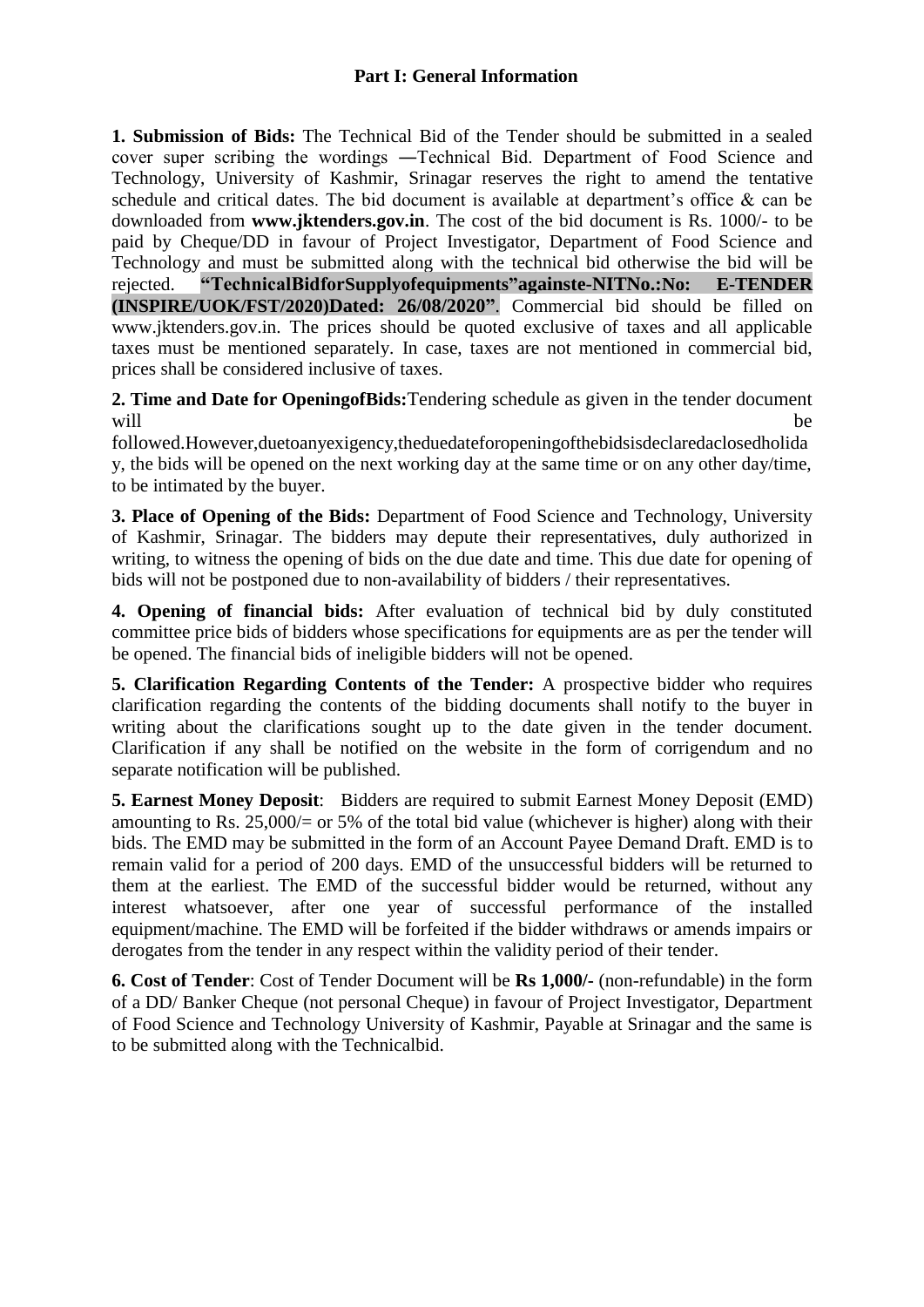**7. Eligibility Criteria:** (a)Firm/bidders blacklisted at any stage by any Central /State agencies/Universities, institutes,PSUs etc. need not toapply.

The bidder should be a registered company engaged in supplying / marketing of relative items. The bidder should have sufficient infrastructure, technical expertise in marketing of the equipment and financial strength to undertake the contract. The bidder should provide a list of users of its equipments along with their contact details and address of their installation.

(b).The Bidder/Tenderer should provide the following mandatoryinformation:

- i. Last three year's copies of Income Tax Return Form and PANnumber.
- ii. Copy of Registration ofFirm.

#### **Part II: Essential Details of equipments and specifications/Services required**

- *1.* **Schedule of Requirements:** List of items and specifications as mentioned in Annexure-B.
- *2.* **Technical Details/Scope of work:** Technical Specification of required items is as mentioned inAnnexure-B
- *3.* **Delivery Period:** Delivery period for supply of equipment/machines would be **45 DAYS**  from the effective date of issuance of Purchase Order. Please note that Purchase order can be cancelled unilaterally by the buyer in case items are not received within the specified delivery period.
- *4.* **Terms of Delivery and Transportation:** The supplier is required to deliver the equipment / machines in the department of food Science and Technology, University of Kashmir. Suitable insurance cover has to be borne by the supplier.
- *5.* **Consignee Details.** Project Investigator, Department of Food Science and Technology, University of Kashmir, Hazratbal, Srinagar – 190006.

### **PART III – Standard Conditions of Tender Enquiry**

1.The Firm is required to give confirmation of their acceptance of the Standard Conditions of the contracts which will automatically be considered as part of the Contract concluded with the successful Firm (i.e. Seller in the Contract) as selected by the Client. Failure to do so may result in rejection of the submitted Bid. The standard conditions of the contract may be perused in the office of tenderer prior to submission ofquotation.

**2. Law**. The Contract shall be considered and made in accordance with the laws of the Republic of India.

**3. Arbitration.** All disputes or differences arising out of or in connection with the tender shall be settled by bilateral discussions. Any dispute, disagreement or question arising out of or relating to the Supply/Installation/performance, which cannot be settled amicably, may be resolved through arbitration. In case of arbitration with the firm and this unit on any issue the final decision would be of Project Investigator, Department of Food Science and Technology, University of Kashmir. The arbitration will be governed by following: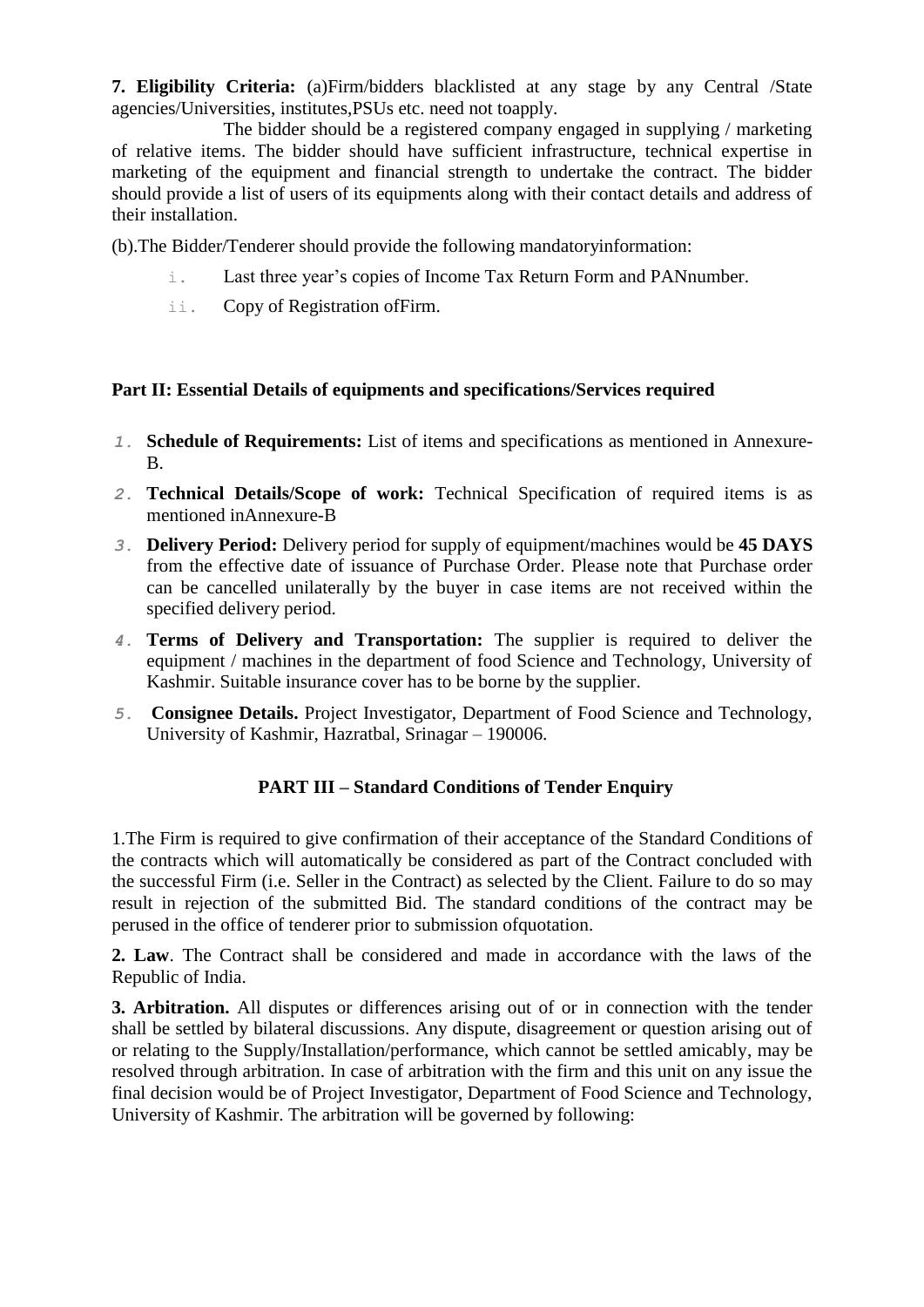- All disputes or differences arising out of or in connection with the present contract including the one connected with the validity of the present contract or any part thereof should be settled by bilateraldiscussions.
- Any dispute, disagreement of question arising out of or relating to this contract or relating to construction or performance (except as to any matter the decision or determination whereof is provided for by these conditions), which cannot be settled amicably, shall within sixty (60) days or such longer period as may be mutually agreed upon, from the date on which either party informs the other in writing by a notice that suchdispute, disagreementorquestionexists, willbereferredtoasoleArbitrator.
- Within sixty (60) days of the receipt of the said notice, an arbitrator shall be nominated in writing by the authority agreed upon by theparties.
- The sole Arbitrator shall have its seat in Srinagar.
- The arbitration proceedings shall be conducted under the Indian Arbitration and Conciliation Act, 1996 and the award of such Arbitration Tribunal shall be enforceable in Indian Courts only.
- The cost cost ofarbitrationincludingthefeesandexpensesshall besharedequallybytheparties,unless otherwise awarded by the solearbitrator.
- The parties shall continue to perform their respective obligations under this contract during the pendency of the arbitration proceedings except in so far as such obligations are the subject matter of the said arbitrationproceedings.
- (**Note**: In the event of the parties deciding to refer the dispute/s for adjudication to an Arbitral Tribunal then one arbitrator each will be appointed by each party and the casewill be referred to the Indian Council of Arbitration (ICADR) for nomination of the third arbitrator. The fees of the arbitrator appointed by the parties shall be borne by each party and the fees of the third arbitrator, if appointed, shall be equally shared by the buyer andseller).

**1. Penalty for use of Undue Influence.** The Firm undertakes by bidding for the Tender Enquiry, that he has not given, offered or promised to give, directly or indirectly, any gift, consideration, reward, commission, fees, brokerage or inducement to any person in service of the buyer or otherwise in procuring the Contracts or forbearing to do or for havingdone or forborne to do any act in relation to the obtaining or execution of the present Contract. Any breach of the aforesaid undertaking by the Firm or any one employed by him or acting on his behalf (whether with or without the knowledge of the Firm) or the commission of any offers by the Firm or anyone employed by him or acting on his behalf, as defined in Chapter IX of the Indian Penal Code, 1860 or the Prevention of Corruption Act, 1986 or any other Act enacted for the prevention of corruption shall entitle the Client to cancel the contract and all or any other contracts with the Firm and recover from the Firm the amount of any loss arising from such cancellation. A decision of the Client or his nominee to the effect that a breach of the undertaking had been committed shall be final and binding on the Firm. Giving or offering of any gift, bribe or inducement or any attempt on behalf of the Firm towards any officer/employee of the Client or to any other person in a position to influence any officer/employee of the Client for showing any favour in relation to this or any other contract, shall render the Firm to such liability/ penalty as the Client may deem proper, including but not open to termination of the contract, imposition of penal damages, forfeiture of the Bank Guarantee and refund of the amounts paid by the Client.

**2. Access to Books of Accounts** In case it is found to the satisfaction of the Department of Food Science and Technology (DFST), University of Kashmir that the seller has engaged an agent or paid commission or influenced any person to obtain the contract as described in clauses relating to agents/agency commission and penalty for use of undue influence, the Seller, on a specific request of the DFST, University of Kashmir, shall provide necessary information/ inspection of the relevant financialdocuments/information.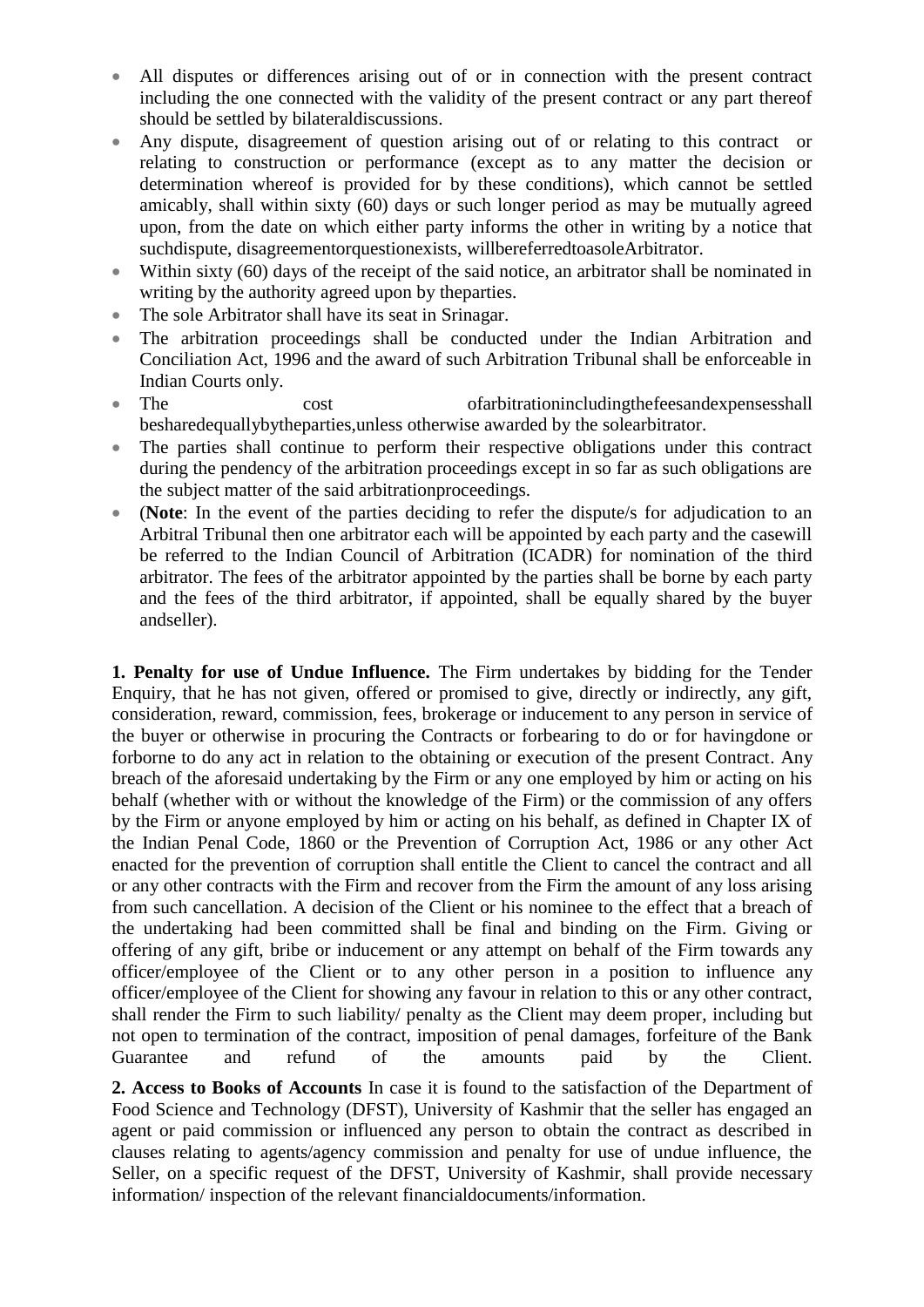**3. Liquidated Damages.** In the event of the Firm's failure to provide services and maintain the agreed uptime etc. as specified in this contract, the Client may, at his discretion, withhold any payment until the completion of the contract. The Client may also deduct from the Firm as agreed, liquidated damages to the sum of 0.5% of the contract price of the delayed/undelivered stores/services mentioned above for every week of delay or part of a week, subject to the maximum value of the Liquidated Damages being not higher than 10% of the value of payable amount as per the scheduled terms ofpayment.

**4. Non-disclosure of Contract Documents**. Except with the written consent of one party, the other party shall not disclose the contract or any provision, specification, plan, design, pattern, sample or information thereof to any thirdparty.

**5. Notices.** Any notice required or permitted by the contract shall be written in the English language and may be delivered personally or may be sent by fax or email or registered prepaid mail/airmail, addressed to the last known address of the party to whom it issent.

**6. Premature Termination of Contract**. A contract may be terminated in the following circumstances:-

- When the firm fails to honor any part of the contract including failure to deliver the contracted stores/render services intime.
- When the firm is found to have made any false or fraudulent declaration or statement to get the contract or he is found to be indulging in unethical or unfair tradepractices.
- When both parties mutually agree to terminate thecontract.
- When the item offered by the FIRM repeatedly fails in the inspection and/or the supplier is not in a position to either rectify the defects or offer items conforming to the contracted qualitystandards.
- Any special circumstances, which must be recorded to justify the cancellation or termination of acontract.
- The delivery of the material is delayed for causes not attributable to Force Majeure for more than (01 month) after the scheduled date ofdelivery.
- The Firm is declared bankrupt or becomesinsolvent.
- **7. Transfer and Sub-letting**. The seller has no right to give, bargain, sell, assign or sublet or otherwise dispose of the contract or any part thereof, as well as to give or to let a third party take benefit or advantage of the present contract or any part thereof without prior consent in written from Department of Food Science and Technology, University of Kashmir.
- The firm may subcontract any part of Scope of Work on mutual agreement with the customer. The firm can under no circumstance sub- contract the complete Scope of Work to a ThirdParty.
- The firm would be entirely responsible for quality / standard and timely execution of the sub-contracted work. The firm is to draw up a suitable Quality Assurance (QA) Plan with the Sub-firm and a copy of the same along with Record of Inspection in accordance with such QA Plan shall be submitted to thecustomer.
- The supervision of work for the sub-contracted jobs is to be done by the firm. The firm is not permitted to seek any extension of Completion Date citing delay on the part of Subfirms or rework arising out of Sub-Contractedwork.

**8. Patents and other Industrial Property Rights**. The prices stated in the present Contract shall be deemed to include all amounts payable for the use of patents, copyrights, registered charges, trademarks and payments for any other industrial property rights.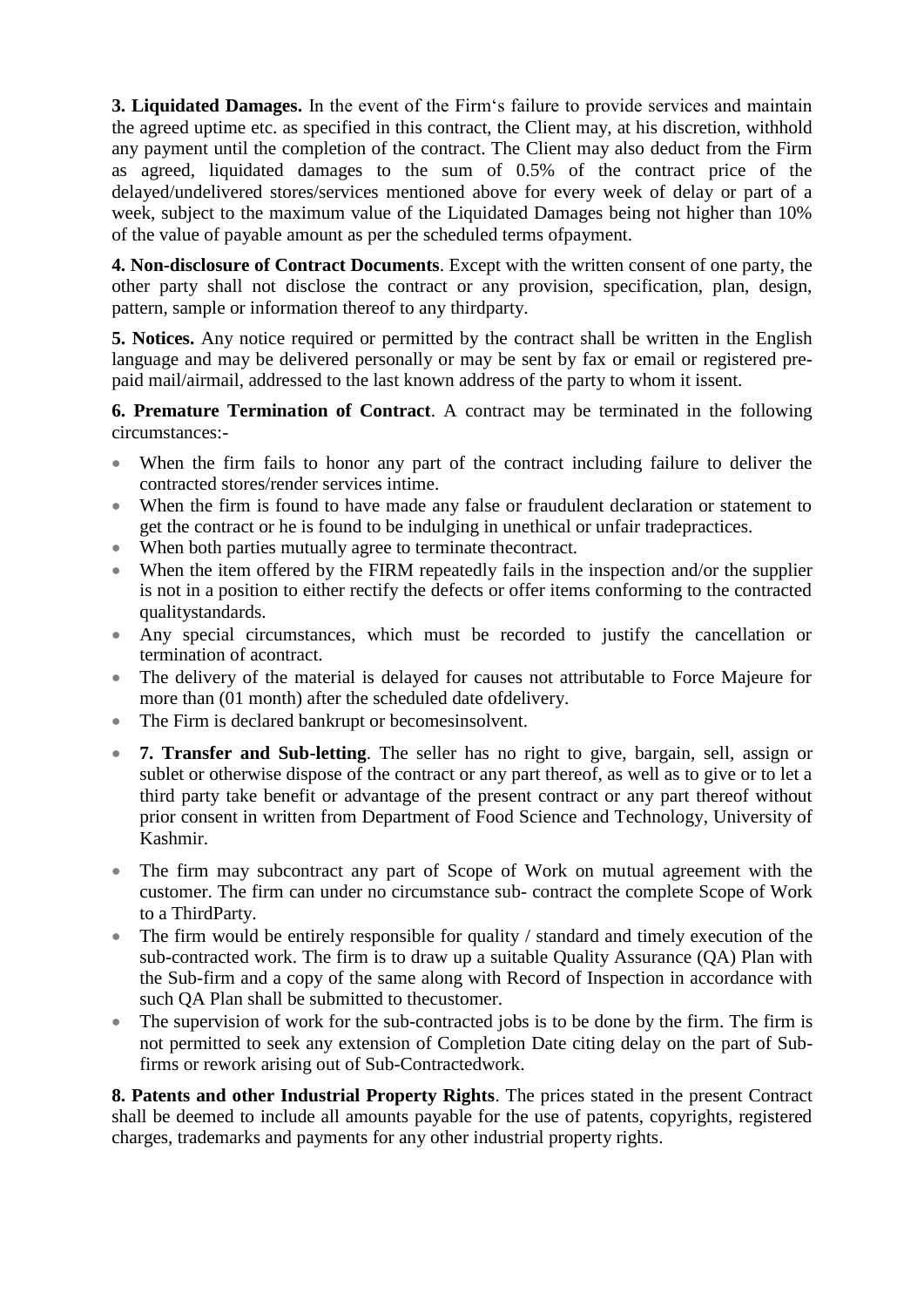The Seller shall indemnify the Department of Food Science and Technology, University of Kashmir against all claims from a third party at any time on account of the infringement of any or all the rights mentioned in the previous paragraphs, whether such claims arise in respect of manufacture or use. The Seller shall be responsible for the completion of the supplies including spares, tools, technical literature and training aggregates irrespective of the fact of infringement of the supplies, irrespective of the fact of infringement of any or all the rights mentioned above.

**9. Amendments**. No provision of present Contract shall be changed or modified in any way (including this provision) either in whole or in part except by an instrument in writing made after the date of this Contract and signed on behalf of both the parties and which expressly states to amend the presentContract.

**10. Taxes and Duties**. Rates quoted should be exclusive of all taxes including the GST. Taxes whatever payable should be mentioned separately.

**11. Transportation and Material Handling.** The firm (supplier) will arrange necessary transport and labour at own cost for loading and unloading theitems.

### **PART IV – Special Conditions**

**1. Option Clause**. ThiscontracthasanOptionClause,whereintheClientcanexerciseanoption to procure an additional quantity of items in accordance with the same terms & conditions of the present contract. This will be applicable within the currency of contract. It will be entirely the discretion of the Client to exercise this option ornot.

**2. Repeat Order Clause.** This contract has a Repeat Order Clause**,** where in the Client can order as desired quantity of the items / services under the present contract within six months from the date of successful completion of this contract, cost, terms & conditions remaining the same. It will be entirely the discretion of Client to place the Repeat order ornot.

**3. Tolerance Clause.** To take care of any change in the requirement during the period starting from issue of Tender Enquiry till placement of the supply/work order, Client reserves the right to increase or decrease the quantity of the required goods/ services without any change in the terms & conditions and prices quoted by the Firm. While awarding the contract, the quantity/services ordered has been increased or decreased by the Client within this tolerance limit.

**4. Payment Terms**. It will be mandatory for the Bidders to indicate their bank account numbers and other relevant e-payment details so that payments could be made through ECS/NEFT/RTGS mechanism instead of Payment through cheques. 100% payment will be done on satisfactory completion ofwork.

**5. Risk & Expense Clause.** Should the services or any installment there of not be delivered in time or time specified in the contract documents, or if unsatisfactory delivery is made in respect of the services or any installment thereof, the buyer shall after granting the seller 60 days to cure the breach, be at liberty, without prejudice to the right to recover liquidated damages as a remedy for breach of contract, to declare the contract as cancelled either wholly or to the extent of suchdefault.

**6. Force Majeure Clause.** Neither party shall bear responsibility for the complete or partial nonperformance of any of its obligations (except failure to pay any sum which has become due on account of receipt of goods under the provisions of the present contract), if the nonperformance results from such Force Majeure circumstances as flood, fire, earth quake and other acts of God as well as other circumstances beyond the parties control that have arisen after the conclusion of the presentContract.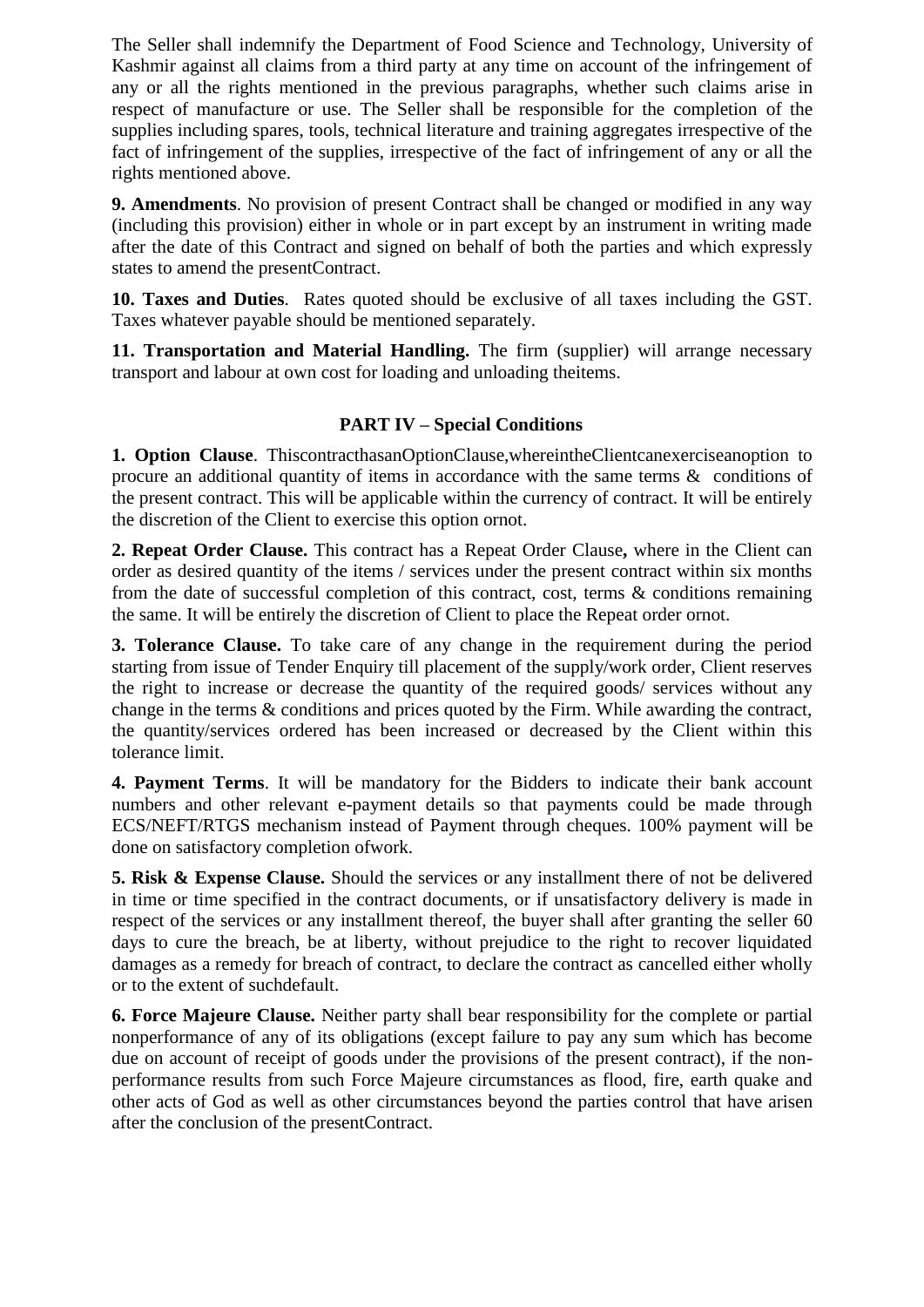- (a) In such circumstances, the time stipulated for the performance of an obligation under the present contract is extended correspondingly for the period of time action of these circumstances and theirconsequences.
- (b) The party for which it becomes impossible to meet obligations under this contract due to Force Majeure conditions, is to notify in written form to the other party of the beginning and cessation of the above circumstances immediately, but in any case, not later than 10 (ten) days from the moment of theirbeginning.
- (c) Certificate of a Chamber of Commerce (Commerce and Industry) or other competent authority or organization of the respective country shall be a sufficient proof of commencement and cessation of the abovecircumstances.
- $(d)$  If the impossibility of complete or partial performance of an obligation lasts for more that 06 (six) months, either party hereto reserves the right to terminate the contract totally or partially upon giving prior written notice of 30 (thirty) days to the other party of the intention to terminate without any liability other than reimbursement on the terms provided in the agreement for the goodsreceived.

**7. Quality Assurance**. Assurance of quality is the responsibility of the firm and firms are to indicate exclusively and submit proofs of quality assurance norms beingfollowed.

**8. Inspection.** The inspection of delivered items would be carried out by the representative/s of the Department of Food Science and Technology, University of Kashmir.

**9. Period of Contract**. The contract shall be valid for a period of **12 months**, from the date of issue of PurchaseOrder.

**10. Extension Clause**. The contract agreement may be extended further fora period mutually agreed between the buyer & seller, without any changes in rates quoted, and, on same terms and conditions mentioned in the tender document. However, charges in taxes/Government levies incorporated from time to time would be catered in concluding extension in contract. Any such extension would be processed only after submission of a certificate by the seller mentioning ―No downward trend in price and with the approval of the competent financialauthority.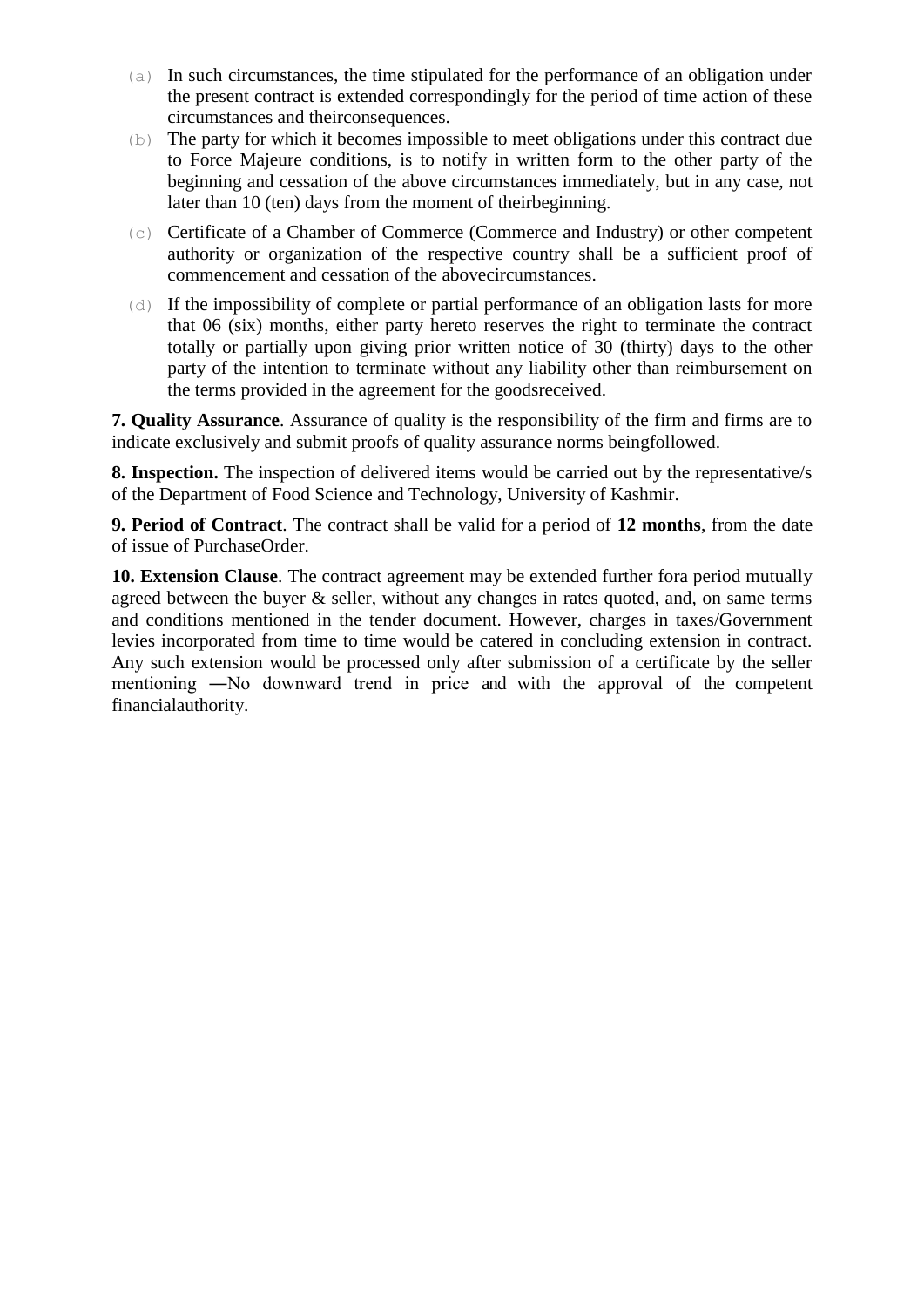### **Part V – Other/Miscellaneous Information**

#### **1. The Broad Guidelines for Evaluation ofBids**.

- Only those Bids will be evaluated which are found to be fulfilling all the eligibility and qualifying requirements of the tenderEnquiry.
- If there is a discrepancy between the unit price and the total price that is obtained by multiplying the unit price and quantity, the unit price will prevail and the total price will be corrected. If there is a discrepancy between words and figures, the amount in words will prevail for calculation ofprice.
- Prices quoted by the FIRM should be precise and unambiguous. Rate per unit is to be quoted individually as per format for submission of "Q" bid at **Annexure "D"**. Clarifications, if any, may be obtained from this office prior to submission oftender.
- FIRM can quote for some or all categories mentioned in the "Q" bid submissionformat.
- Evaluation of the bid shall be carried out basing on the cost of the financialbid.

**2. Price/Commercial Bid Format**: The rates for Items /services & spares are to be quoted as per **Enclosure to "Q" bid Format**. Customer are required to forward 'Q' bid (**Annexure D**)electronically.

**3. Technical Bid Format:** The Technical Bid is to submitted as per format attached with this tender document appended atAnnexure-E

### **4. Coverletter by bidder (On the Letter Head of the Bidder).**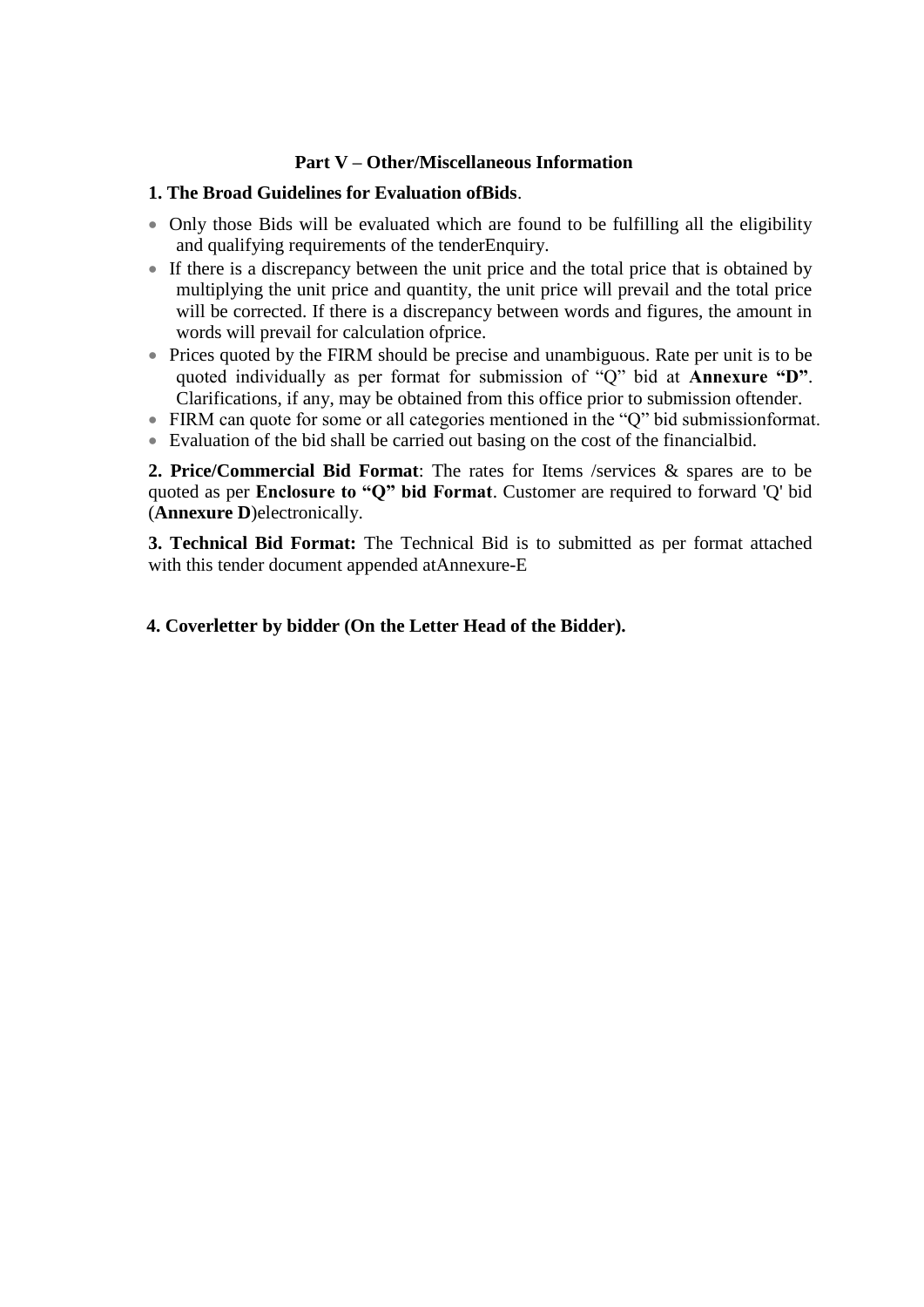#### **BID PROPOSAL SHEET (ON THE LETTER HEAD OF THE BIDDER)**

#### **Subject: Supply of Equipmentsat** Department of Food Science and Technology, University of Kashmir **Srinagar**

Dear Sir,

We, the undersigned Tenderers, having read and examined in detail the specifications as specified in this document in respect of **Supply of Equipmentsat Department of Food Science and Technology, University of Kashmir., Srinagar** do hereby propose to supply the required products and services.

| <b>Tender No.</b>                      |                 |                                                       |              |             |  |  |
|----------------------------------------|-----------------|-------------------------------------------------------|--------------|-------------|--|--|
| <b>Tender Fees</b><br><b>Submitted</b> |                 | YES/NO (Please strike off whatever is not applicable) |              |             |  |  |
| Amount                                 | Mode            | Date of Issue                                         | Name of Bank | Valid up to |  |  |
|                                        | Demand<br>Draft |                                                       |              |             |  |  |
| <b>EMD</b> submitted                   |                 | YES/NO (Please strike off whatever is not applicable) |              |             |  |  |
| Amount                                 | Mode            | Date of Issue                                         | Name of Bank | Valid up to |  |  |
|                                        | Demand<br>Draft | Test                                                  | Testing      |             |  |  |

**ADDITIONAL PURCHASE/WORK ORDER:** We understand that the Department of Food Science and Technology, University of Kashmir, Srinagar, in case of the requirements may also place repeat purchase order/work order. In such cases, we shall accept and execute all the purchase/work order placed on us by the Department of Department of Food Science and Technology, University of Kashmir, Srinagar.

**BID PRICING:** We further declare that the prices stated in our proposal are in accordance with your Terms & Conditions in the bidding document. We further understand that the quantities as specified in this Tender may increase/decrease at the time of Award of Purchase Order as per the requirements of Department of Food Science and Technology, University of Kashmir.

**QUALIFYING DATA:** We confirm that we satisfy the qualifying criteria and have attached the requisite documents as documentary proofs. In case you require any further information/documentary proof in this regard during evaluation of our bid, we agree to furnish the same in time to your satisfaction.

**PAYMENT TERMS:** We hereby declare that in case the contract is awarded to us, we agree with payment terms specified in the tender documents.

#### **CERTIFICATE AND DECLARATION:**

 $(f)$  I/We certify that no addition/modification/alteration has been made in the Original Tender Document. If at any stage addition /modification /alteration is noticed in the Original Document.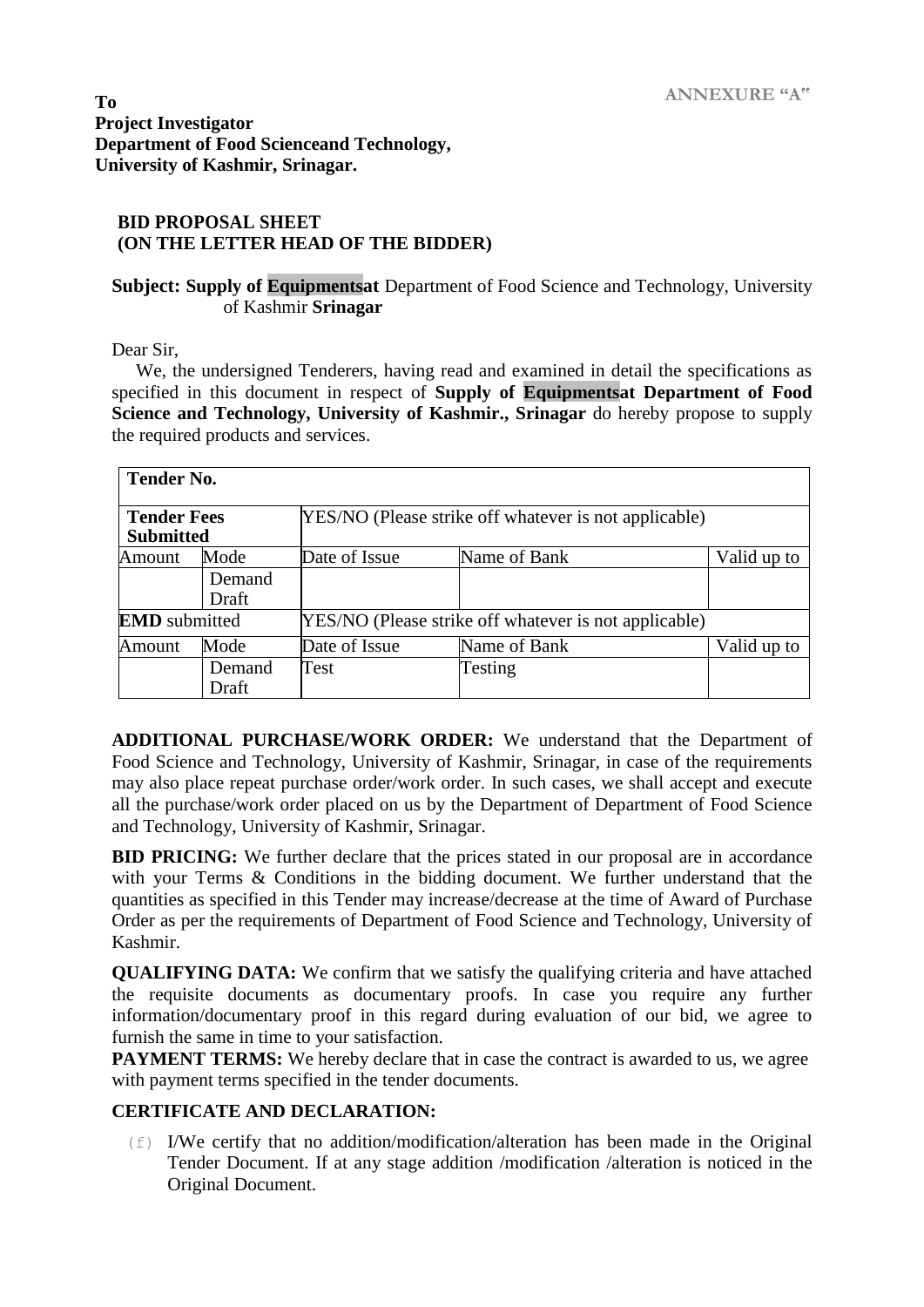I/We will abide by the terms and conditions contained in the original tender document, failing which Department of Food Science and Technology, University of Kashmir, Srinagar reserves the right to reject the tender and/or cancel thecontract.

- (g) It has been certified that all information provided in tender form is true and correct to the best of my knowledge and belief. We hereby declare that our proposal is made in good faith, without collusion or fraud. No forged /tampered document(s) are produced with tender form for gaining unlawful advantage. We understand that the Department of Food Science and Technology, University of Kashmir., Srinagar is authorized to take enquiry to establish the facts claimed and obtained confidential reports fromclients.
- (h) In case it is established that any information provided by us is false / misleading or in the circumstances where it is found that we have made any wrong claims, the Department of Food Science and Technology, University of Kashmir, Srinagar is authorized to blacklist our firm/company/agency and debar us in participating in any tender/bid infuture.
- (i) I / We assure the Institute that neither I /We, nor any of my/our workers, will do any act which is improper / illegal during the execution, in case the tender is awarded tous.
- (j) I / We assure the Institute that I / We will NOT be outsourcing any work specified in the tender document, to any otherfirm.
- (k) Our Firm / Company / Agency has not been blacklisted or banned by any Govt. Department, PSU, University, Autonomous Institute or any other Govt.Organization.
- (l) I/We certify that, I have understood all the terms & conditions, as indicated in the tender document, and hereby accept all the samecompletely.
- (m) I/We, further certify that I/We, possess all the statutory/non-statutory registrations, permissions, approvals, etc., from the Competent Authority for providing the requisite services,
- (n) I/We hereby declare that this tender on acceptance communicated by you shall constitute a valid and bindingcontract.
- (o) I/We certify that the submitted quotation duly paginated and contains from page no. 1 to…….

Date, Signature and Seal of the Manufacturer/Bidder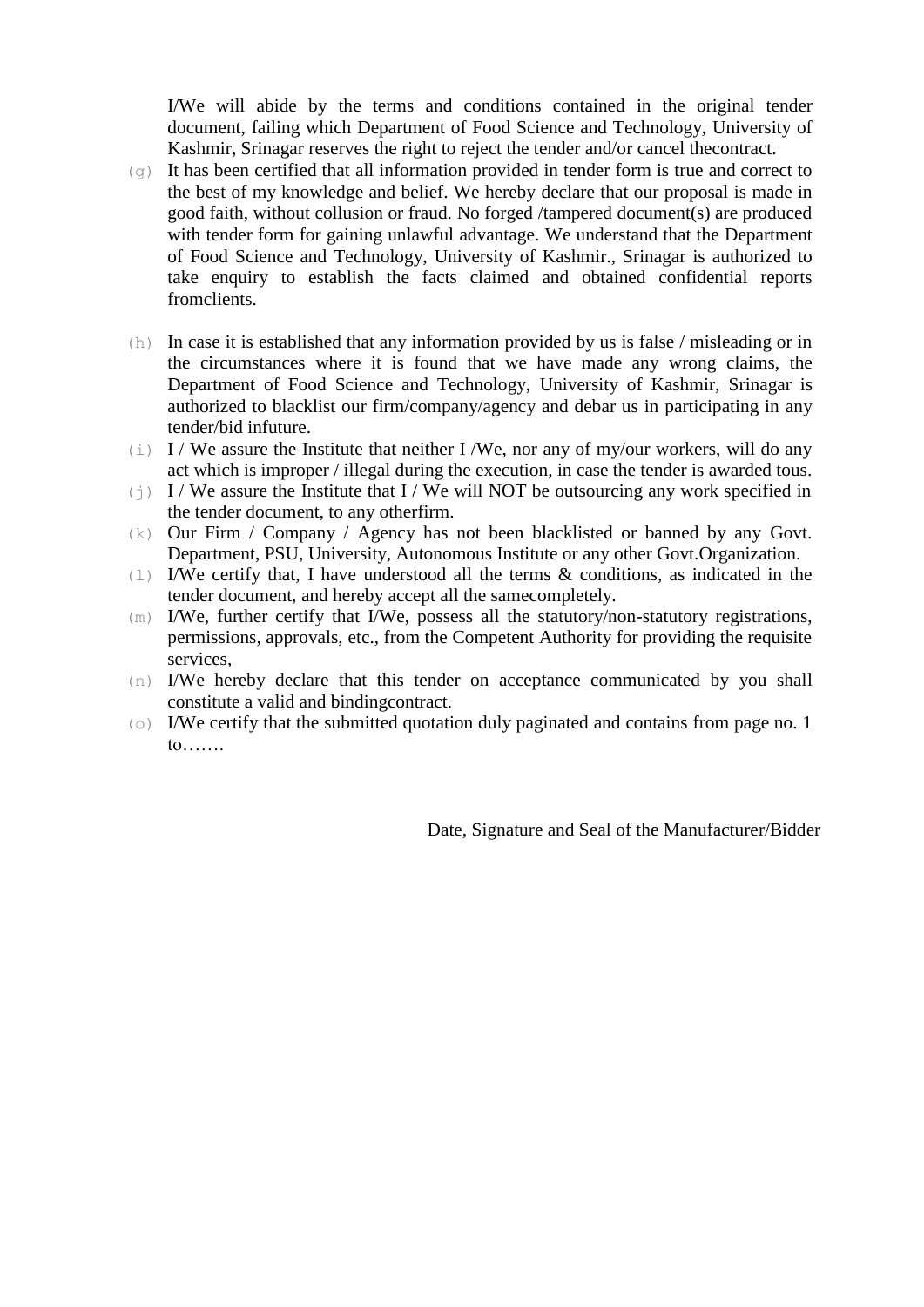#### **ANNEXURE "B"**

## TECHNICAL SPECIFICATION

# **Electrospinner**

# **Technical Specification of composite nanofiber spinning machine**

| <b>Specification:</b> |                                                                                 |  |
|-----------------------|---------------------------------------------------------------------------------|--|
| HighVoltage           | Input voltage range: 230-240 VAC+/- 50Hz<br>$\bullet$                           |  |
|                       | Output voltage range: 0 to 50 KV (continuously varying)                         |  |
|                       | Digital: Digital voltage and currentmonitoring<br>$\bullet$                     |  |
| <b>Syringe Pump</b>   | <b>Two Syringeattachment</b>                                                    |  |
|                       | <b>Infusion and withdrawal functionoptional</b>                                 |  |
|                       | <b>Volume, time and flowcontrol</b>                                             |  |
|                       | Acceptable sample syringe: 5mL-60mL                                             |  |
| <b>Collector</b>      | Plate: 200 mm x 200mm                                                           |  |
|                       | Dum : $D=100$ mm, $L=200$ mm                                                    |  |
|                       | RPM: 200-5000 continuousvariable                                                |  |
| <b>Spinneret</b>      | <b>SingleNozzle</b>                                                             |  |
|                       | <b>Co-axialNozzle</b>                                                           |  |
| Linearstage           | X-Axis: Automatic distanceadjustment                                            |  |
|                       | <b>Y-Axis: Automatic distanceadjustment</b>                                     |  |
|                       | Z-Axis manual distanceadjustment                                                |  |
| Spinningarrangement   | Verticalspinning<br>$\bullet$                                                   |  |
|                       | Horizontalspinning<br>$\bullet$                                                 |  |
|                       | <b>Solvent spinning</b>                                                         |  |
| Spinningconditions    | Solvent spinning (Compatible for water, Acetone, Methanol<br>and othersolvents) |  |
| Spinningchamber       | <b>Inlet-outlet gasport</b>                                                     |  |
|                       | <b>Cabinet Temperaturedisplay with ventilation</b>                              |  |
| <b>Accessories</b>    | Syringes with needles: 3 mL and 5 mL one box each (50 num-<br>ber)              |  |
|                       | <b>Standard spinningsamples</b>                                                 |  |
|                       | <b>Chemical resistancetubing</b>                                                |  |
|                       |                                                                                 |  |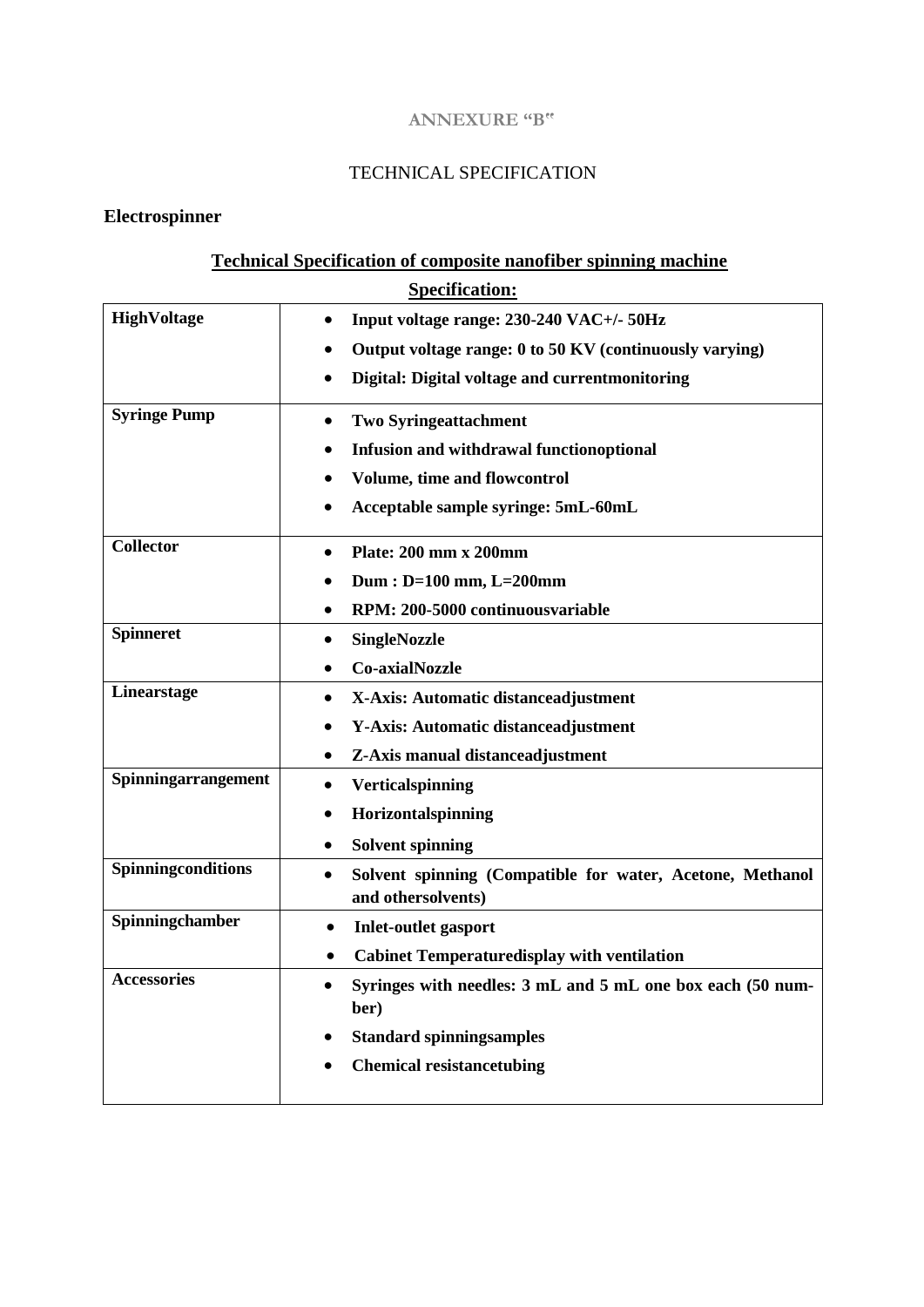#### **ANNEXURE "C"**

#### **AFFIDAVIT REGARDING BLACKLISTING/ NON-BLACKLISTING FROM TAKING PART**

#### **(To be executed on Rs.10/- Stamp paper & attested by Public Notary/Executive Magistrate by the bidder)**

I / We Proprietor/ Partner(s)/ Director(s) of M/S.-------------------------------------- hereby declare that the firm/company namelyM/S.------------------------------------------------------------- --------------- has not been blacklisted or debarred in the past by Department of Food Science and Technology, University of Kashmir, Srinagar or any other Government organization from taking part in Governmenttenders.

Or

I / We Proprietor/ Partner(s)/ Director(s) of M/S. ----------------------------------------hereby declare that the firm/company namely M/S.------------------------------------------------------------ -----------------was blacklisted or debarred by Department of Food Science and Technology, University of Kashmir, Srinagar, or any other Government Department from taking part in

Government tenders for a period of --------- years w. e. f.------------------.

The period is over on--------------and now the firm/company is entitled to take part in Government tenders. In case the above information found false I/W are fully aware that the tender/ contract will be rejected/cancelled by Department of Food Science and Technology, University of Kashmir, Srinagar, and EMD/SD shall be forfeited. In addition to the above Department of Food Science and Technology, University of Kashmir, Srinagar, will not be responsible to pay the bills for any completed/ partially completed work.

**Signature……………………………………………………** 

**Name…………………………………………………………… Capacity in which assigned: ……………………………………………… Name& address of the firm: ……………………………………………… Date:**

**Signature of the bidder with seal**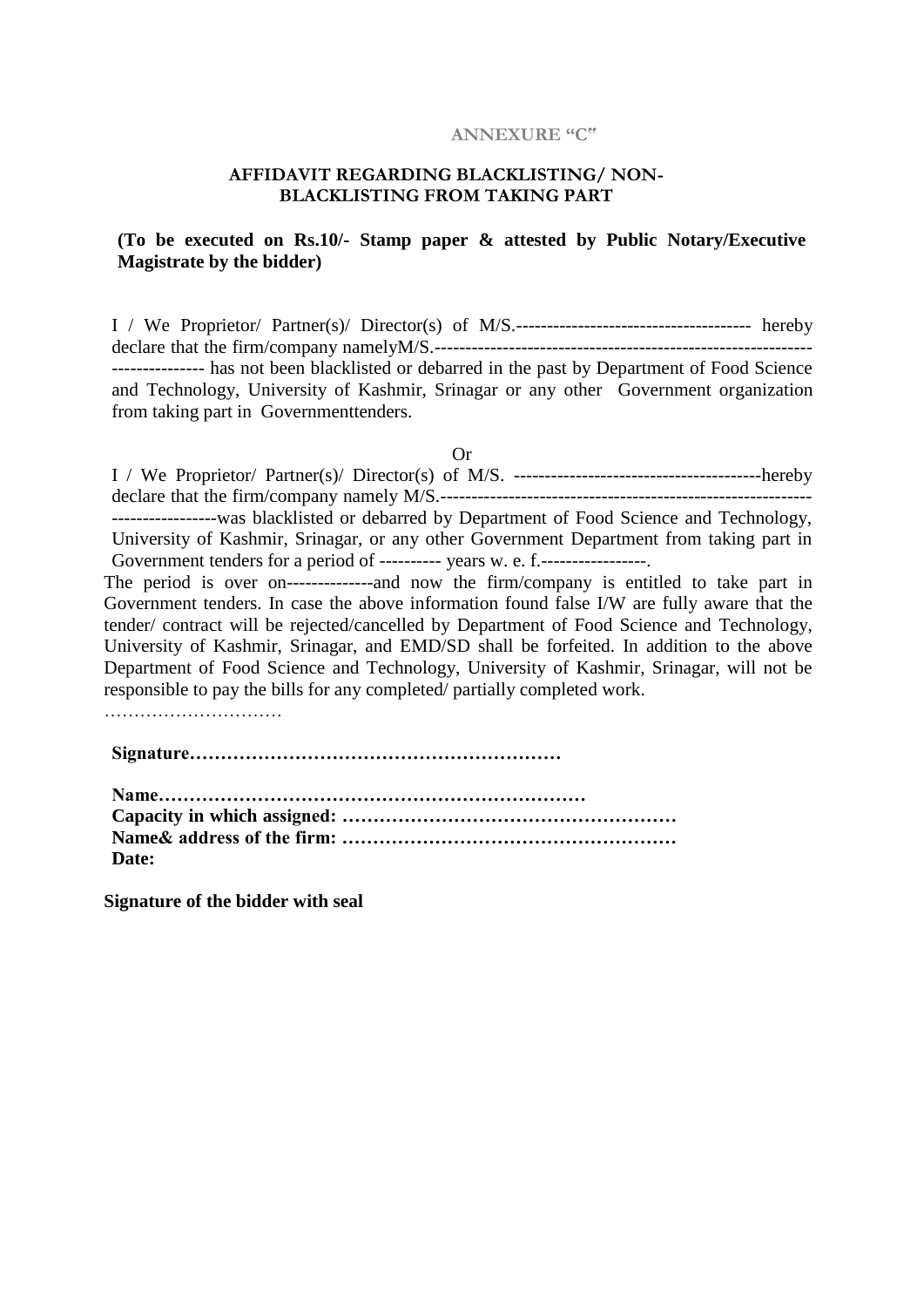## **"Q" BID FORMAT**

This Document is available online in as Excel File. The "Q" Bid has to be submitted electronically in the format given on the Website (BOQ). Technical Quotes should in no case include Rates or hard copies of BOQ. Any bids accompanying BOQ in hard copy format shall berejected.

| Sl. No | <b>Documents</b>                                                                    |
|--------|-------------------------------------------------------------------------------------|
| 1.     | Cover letter by bidder (On the Letter Head of the Bidder).                          |
| 2.     | Check List on the letter head of the institute.                                     |
| 3.     | Tender Fee.                                                                         |
| 4.     | Earnest Money Deposit (EMD), if required.                                           |
| 5.     | Registration Certificate of the Bidder.                                             |
| 6.     | Documents in proof of Minimum Average Annual Turnover as per tender Document        |
|        | (Balance Sheet/CA Certificate, etc.)                                                |
| 7.     | Documents in proof of Similar work experience (Copy of Purchase Order, etc.)        |
| 8.     | Affidavit to the effect that the bidder is not Black Listed by any State/Central    |
|        | UniversitiesNIT/IIT/IIIT                                                            |
| 9.     | Documents in proof of Availability of Technical and Financial strength to undertake |
|        | the                                                                                 |
|        | Work                                                                                |
| 10.    | Latest Income Tax Return (Last Three Years)                                         |
| 11.    | List of Organization/Customer Dealt.                                                |
| 12.    | <b>Compliance Sheet</b>                                                             |
| 13.    | Other Documents (As Mentioned in the tender)                                        |

### **Annexure "E" Technical BID FORMAT**